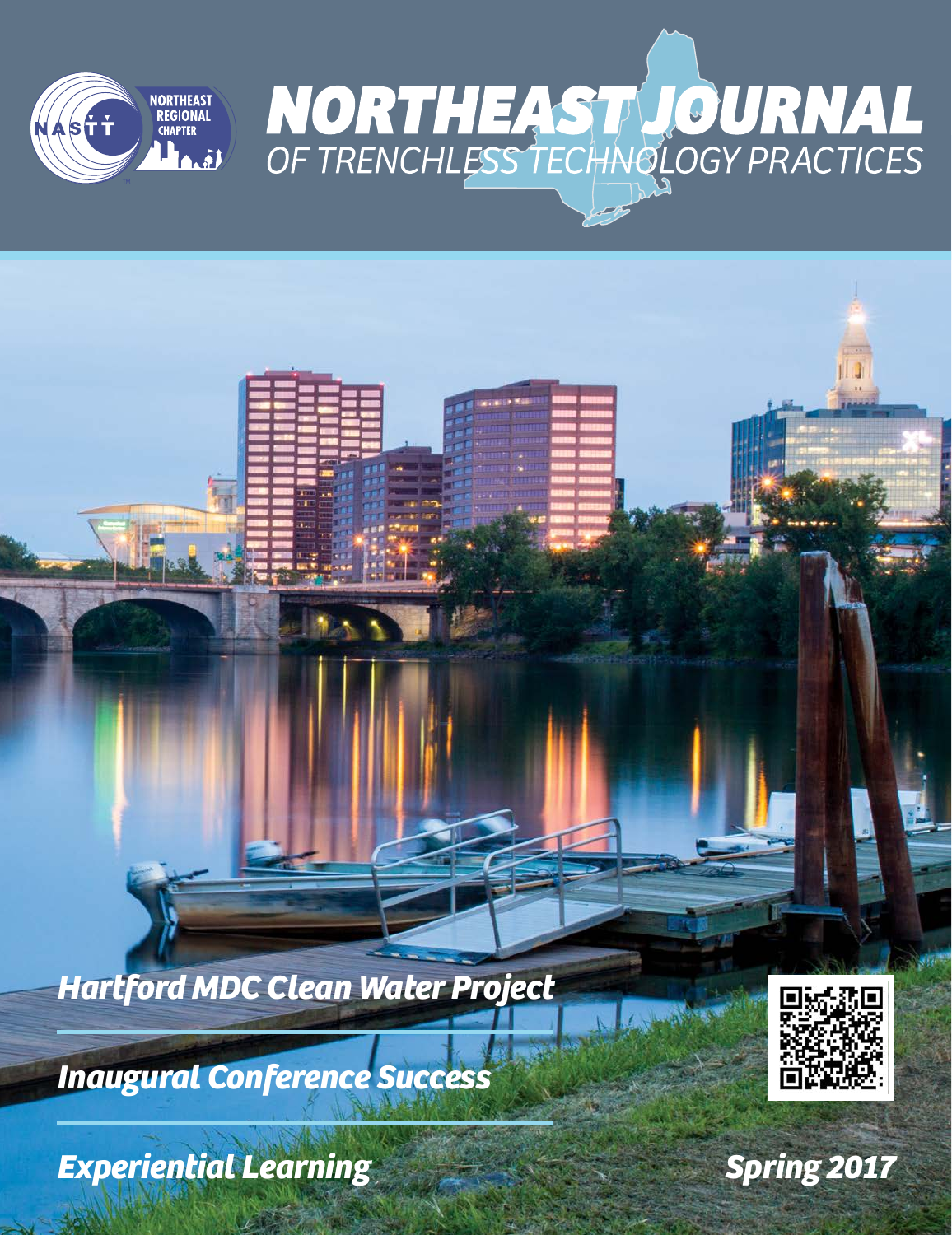# *LARGE-SCALE REHABILITATION IN MULTIPLE TOWNS:*

*The Metropolitan District Implementation of SSES Recommendations and SSES Pilot Study Program*

By: Katelyn M. Biedron, P.E., CDM Smith John A. Harper Jr., P.E., CDM Smith Jason F. Waterbury, P.E., Metropolitan District

#### *INTRODUCTION*

The Metropolitan District (District) owns and operates a sanitary sewer collection system in the towns of Newington, Rocky Hill, West Hartford, Wethersfield and Windsor in central Connecticut. The system experiences occasional weather related sanitary sewer overflows (SSOs) due to excessive inflow and infiltration that enters during or after storm events and during periods of high groundwater. In 2006, the District was issued a Consent Decree by the USEPA and Consent Order by the Connecticut Department of Energy and Environmental Protection. The Consent Decree/Order established remedial measures necessary to fulfill the objectives of the Clean Water Act by eliminating SSOs from its sanitary sewer collection system.

The District was chartered by the Connecticut General Assembly in 1929 to provide potable water supply and sewerage services on a regional basis. The District

## *"THE BENEFITS OF THESE PROJECTS INCLUDE I/I REDUCTION AND REDUCED MAINTENANCE THROUGH THE STRUCTURAL INFRASTRUCTURE IMPROVEMENTS MADE UNDER THE SSES AND PILOT STUDY REHABILITATION PROJECTS"*

mission is to provide its customers with safe, pure drinking water, environmentally protective wastewater collection and treatment, and other services that benefit the member towns. The District is responsible for integrated sewer systems within all member towns, including the core combined sewer systems that were constructed in the City of Hartford between 1850 and the early 1900's. Every time it rains a quarter of an inch or more, storm water can overwhelm the District's combined sewer system. Storm water connections like sump pumps, foundation drains and downspouts, as well as cracks and open joints in the sewer pipes, allow storm water to enter the system. This extraneous flow mixes with raw sewage, filling the pipes

beyond their capacity and activating sewer overflows or releases at various points within the sewer system. These overflows can cause raw sewage to back up into basements, spill out into neighborhood streets and flow into local waterways. Not only is this pollution unhealthy, but due to regulatory changes after the construction of the sewer system, these overflows violate the Clean Water Act.

In response to the Consent Decree/ Order, the District developed the Clean Water Project (CWP). The main goals of the CWP are to eliminate SSOs, reduce the amount of combined sewage and reduce the amount of nitrogen that is released into the Connecticut River. The main components of the \$2.4 billion CWP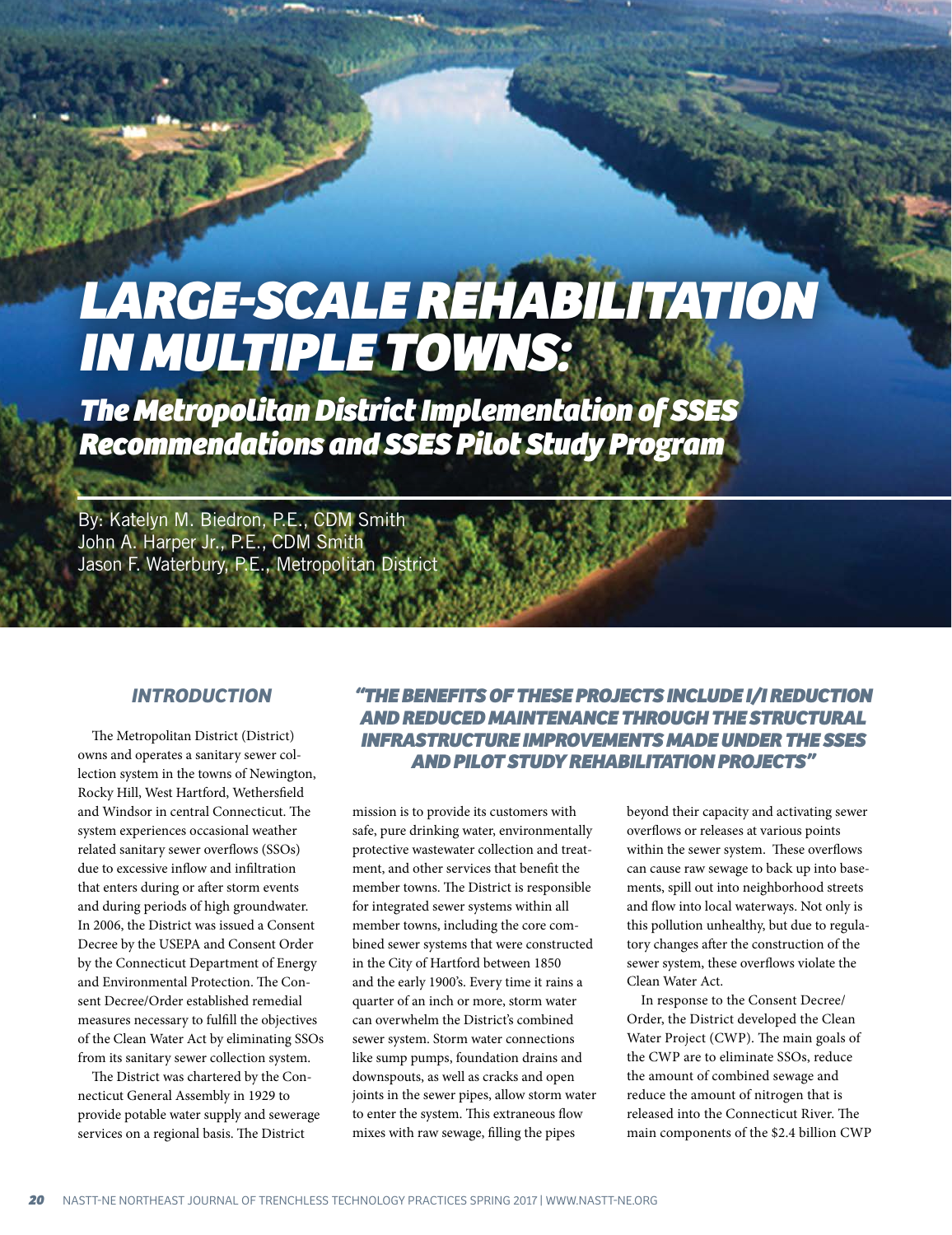## *FIGURE 1. METROPOLITAN DISTRICT SERVICE AREA*



includes wastewater treatment plant improvements, storage and conveyance tunnels, relief pipe, consolidation pipe and I/I reduction. The primary approach in the District's SSO communities to remove extraneous flow from the sanitary sewer systems has been I/I reduction through pipe and manhole rehabilitation. In addition to the sewer rehabilitation program, the District initiated a pilot study in 2010 to examine additional approaches to

rehabilitation for sewer service laterals and private I/I sources. The main goal of the pilot study was to establish a 'toolbox' of rehabilitation techniques that can address a variety of system defects to achieve additional levels of I/I reduction. Figure 1 shows the member towns, non-member towns, areas, the Sewer System Evaluation Survey (SSES) implementation areas and sewer rehabilitation pilot study project areas.

### *SANITARY SEWER OVERFLOW (SSO) ELIMINATION PROGRAM*

The initial steps of the SSO elimination program began with the development of Phase I SSES reports that date back to 2005. In this program, the collection systems in each SSO community were subdivided into areas with similar pipe lengths ranging between 20,000 and 30,000 linear feet. Flow data was then collected and analyzed from each of these sub-systems to estimate base sanitary sewer flows, groundwater infiltration and rainfall derived inflow and infiltration (RDII) entering the collection system. The flow data showed that during wet weather, extraneous storm water entering the sanitary collection systems can exceed the capacity of the sewer pipes in certain locations, resulting in SSOs, manhole surcharging or basement backups.

Phase II field investigations were then performed in areas that were found to be excessively high in inflow, infiltration or RDII. Recommendations to reduce extraneous flows were made in multiple Phase II reports submitted in 2008. Additional sewer system capacity assessments were then completed to incorporate the recommendations and completed work into the calibrated hydraulic models. These assessments included analysis to determine what additional work is necessary to abate SSO discharges under baseline and future conditions. Most recently, this process has led to the development of EPA approved SSO Elimination Plans which include recommendations to close the structural SSOs and relieve system surcharging at the following levels of service:

- Eliminate basement backups from sewer services during a 5-year storm event
- Eliminate SSOs from manholes during a 10-year storm event
- Eliminate structural SSOs during a 25 year storm event

An extensive flow monitoring program was completed between 2009 and 2014 to determine the estimated overall I/I reduction in each sewershed. The key goals of this metering program were to collect pre-construction and post-construction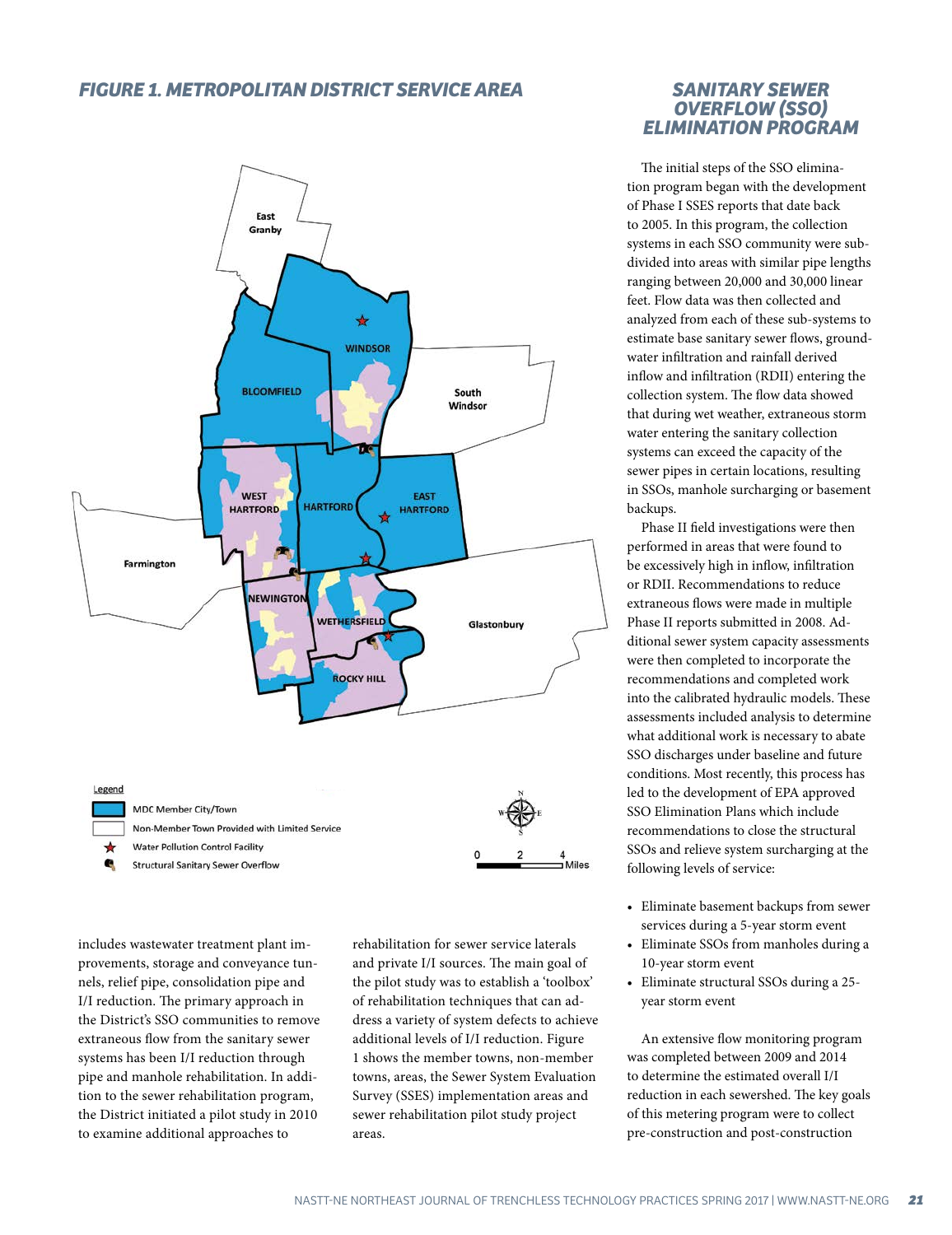| <b>TABLE 1. REHABILITATION TOTALS BY TOWN</b> |  |
|-----------------------------------------------|--|
|-----------------------------------------------|--|

| <b>Town</b>          | <b>Sewer Main</b><br>Lining (Lf) | % Total<br><b>Pipe Lined</b> | <b>Sewer Pipe</b><br><b>Replacement (lf)</b> | <b>Sewer Point</b><br><b>Repairs (ea)</b> | <b>Sewer</b><br><b>Manhole</b><br>Lining (ea) | <b>Sewer</b><br><b>Manhole</b><br><b>Sealing (ea)</b> | <b>Frame and Cover</b><br><b>Replacement (ea)</b> |
|----------------------|----------------------------------|------------------------------|----------------------------------------------|-------------------------------------------|-----------------------------------------------|-------------------------------------------------------|---------------------------------------------------|
| Newington            | 161,419                          | 29%                          | 1,396                                        | $\mathbf{1}$                              | 142                                           | 39                                                    | 763                                               |
| <b>West Hartford</b> | 503,112                          | 50%                          | 16,469                                       | 169                                       | 403                                           | 21                                                    | 1,617                                             |
| Windsor              | 117,999                          | 31%                          | 1,616                                        | 10                                        | 369                                           | 50                                                    | 389                                               |
| Wethersfield         | 169,122                          | 35%                          | 2,522                                        | 15                                        | 361                                           | 43                                                    | 453                                               |
| <b>Rocky Hill</b>    | 22,031                           | 8%                           | $\mathbf{0}$                                 | $\overline{2}$                            | 90                                            | $\mathbf{0}$                                          | 142                                               |
| <b>Totals</b>        | 973,683                          | 36%                          | 22,003                                       | 197                                       | 1,365                                         | 153                                                   | 3,364                                             |

## *"A KEY TAKEAWAY OF THIS STUDY IS THE INHERENT VARIABILITY FOUND IN EACH PROJECT AREA DUE TO THE AGE OF THE SUBSYSTEM, SUBSURFACE CHARACTERISTICS AND ANTECEDENT CONDITIONS DURING THE FLOW METERING PERIODS"*

flow data in the sewer rehabilitation pilot study areas and in locations where other capacity improvements projects were completed in the collection system upstream of structural SSOs. Prior SSO elimination reports estimated that I/I would be reduced by 10 percent upon completion of the SSES implementation in each sewershed. Determining if this benchmark was being met would help determine the future direction and goals of the SSO elimination program. For the pilot study areas, the goal was to determine the additional levels of reduction that may be achieved through implementation of additional rehabilitation techniques, and to confirm the 10 per cent I/I reduction estimate for SSES implementation.

## *SSES IMPLEMENTATION*

The District initiated smaller scale sewer rehabilitation through multiple construction contracts prior to the development of the SSES reports (before 2005), with additional larger scale contracts completed during and after the sewer rehabilitation pilot study performed between 2010 and 2017.

These contracts have included trenchless rehabilitation and excavation work, including sewer main point repairs, cured-inplace pipe lining, segment replacement, manhole frame and cover replacement, manhole monolithic lining and manhole sealing. Table 1 lists the rehabilitation totals that are expected upon the completion of the program in each SSO community.

During the course of the SSES implementation program, several lessons were learned that have helped shape the underlying approach towards completing the scope of work. Early in the program, the approach focused more on individual pipe segments that exceeded an infiltration threshold of 4,000 gallons per day per inch-diameter mile. These segments were packaged into CIPP lining contracts, with separate contracts to address dig repairs that were necessary before the pipe could be CIPP lined. Individual manholes with repair recommendations were also targeted under separate contracts. Initially, this approach made sense due to the high number of pipe segments that were recommended for CIPP lining, with better pricing achieved through competitive bidding of

contracts that focused on only CIPP lining work. However, as more segments were lined in each SSO community, additional improvements were often identified, such as point repairs that were necessary before the CIPP lining could be completed.

Subsequent discussions with the District and review of these early contracts led to changes in how the SSES rehabilitation work was implemented. To increase efficiency and minimize construction duration, contracts were developed with all rehabilitation work included in the same contract on a subarea basis. This put the responsibility on one contractor to complete all pipe and manhole rehabilitation in each subarea under the same contract. This strategy was well received by municipalities, residents and business owners because it helped streamline the construction process and minimize construction duration.

Previously, the CIPP mainline contractor would CCTV a segment in advance of CIPP lining and determine that the segment needed a point repair that was not previously identified. The point repair would need to be completed under a different contract and then the pipe would be CIPP lined at a later date. Today, the majority of point repairs have been identified during the design process and completed under the same contract as the CIPP lining. Manhole rehabilitation is also included to allow for streamlined coordination between mainline and manhole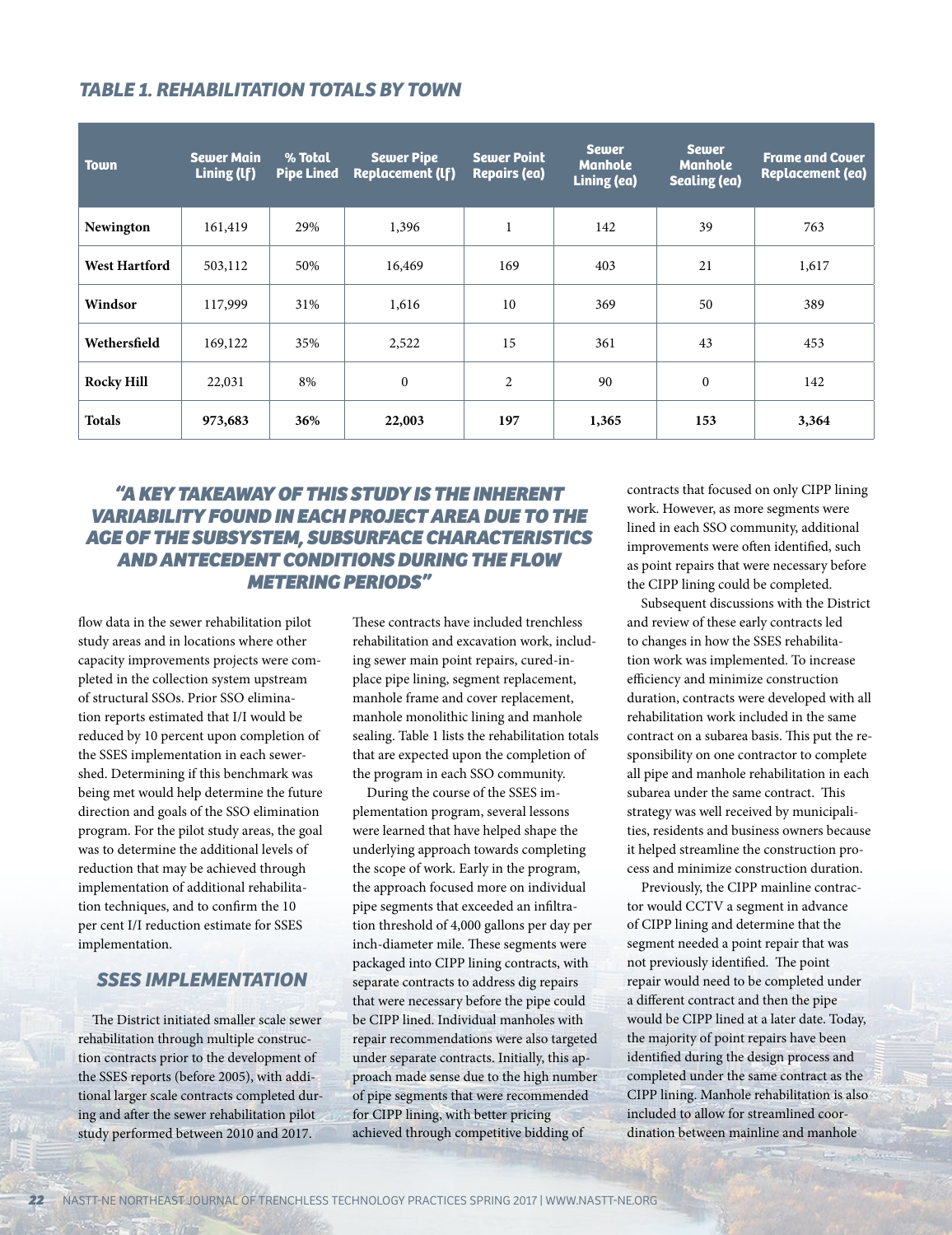## *FIGURE 2. WETHERSFIELD RH2A CONTROL AREA R-VALUE CORRELATION CHART*



work. Combining dig rehabilitation work like frame and cover replacements along with point repairs and segment replacements helps the District strategically plan with municipality paving schedules. This shift in the implementation approach was a valuable lesson learned on how to complete the SSES projects more efficiently.

### *SEWER REHABILITATION PILOT STUDY*

The main goal of the sewer rehabilitation pilot study was determining the potential I/I reductions that may be achievable through the implementation of SSES recommendations and additional rehabilitation techniques for sewer service laterals and the removal of private I/I sources. This included testing the assumption made during the SSO elimination reports that a 10 percent level of I/I reduction was achievable with the completion of SSES recommendations only. During consideration of the approach for each area, it was determined that any remaining SSES rehabilitation recommendations should also be completed as part of the study. This included any sewer main

repairs, cured-in-place pipe lining, cementitious monolithic manhole lining and sewer manhole frame and cover replacement in addition to implementation of the more specific pilot study approach, where applicable. Rehabilitation approaches utilized for the pilot study subareas included:

- Removal of private I/I connections to the sanitary sewer via new sump pumps to storm drain
- Service lateral replacement to the property line
- Partial service lateral CIPP lining without cleanouts
- Full service lateral CIPP lining with cleanouts
- Comprehensive subarea cementitious manhole lining
- Comprehensive subarea mainline sewer rehabilitation including CIPP lining of sewer mains, cementitious manhole lining and service connection liners (top hats)

Combining the SSES and pilot study work minimized construction related disruptions and provided another level

of comparison for analysis. Additional subareas where only SSES recommendations were implemented were analyzed to provide a baseline comparison to the pilot study specific areas and determine if the 10 percent I/I reduction goal was being achieved. The study included design and construction phases in Newington, West Hartford, Wethersfield and Windsor to provide a diverse approach and to gain valuable experience addressing problems within each community. The work was divided into five construction contracts which were completed between 2011 and 2014 at a total overall cost of approximately \$19.5 million.

In order to document the effectiveness of the various sewer rehabilitation techniques implemented, all relevant flow monitoring data was collected, reviewed and analyzed throughout the course of the pilot study. This included historical data before the study began, data that was collected during the study period and post-rehabilitation data collected after construction. Data from flow meters, groundwater wells and rain gauges were compared with temperature records, snowfall records, Connecticut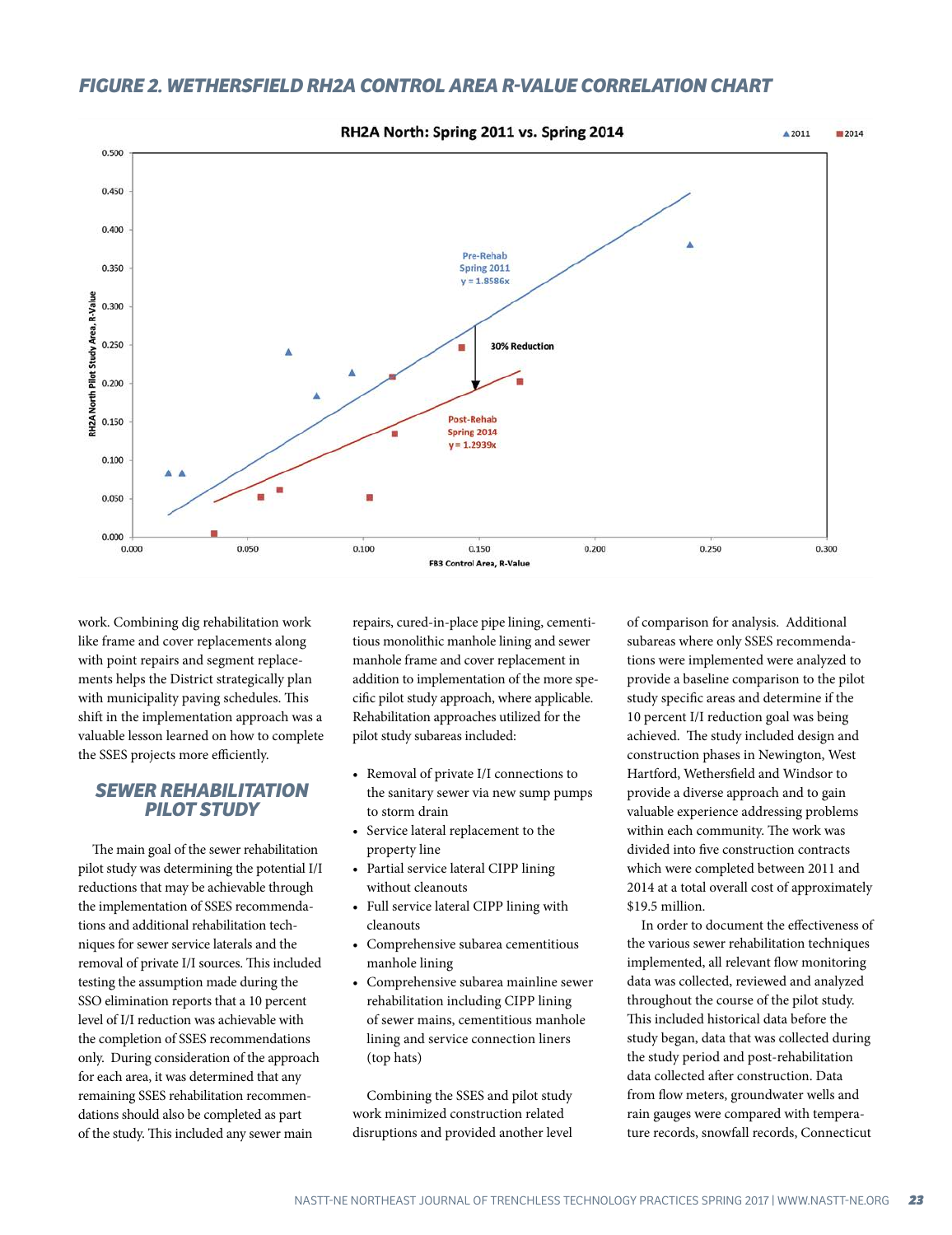## *FIGURE 3. SUMMARY OF REPORTED SSOS, 2005-2016*



Summary of Reported SSOs 2005-2016

River elevations, and treatment plant flow records to better understand collection system performance before and after rehabilitation. Analysis for this study included common period comparisons, R-value calculations, control area R-value correlations, and linear regression of rainfall versus RDII volume. Figure 2 shows an example chart developed for the control area R-value correlation analysis.

The study included five construction contracts featuring Sewer System Evaluation Survey (SSES) implementation work combined with additional rehabilitation techniques to address sewer service lateral defects and private I/I sources. Pre- and post-rehabilitation flow monitoring was performed to estimate reductions and determine the most cost effective approach. Review of the 2014 post-rehabilitation data shows that R-values have been reduced between 10 percent and 40 percent in the pilot study subareas.

## *CONCLUSIONS*

The benefits of these projects include I/I reduction and reduced maintenance through the structural infrastructure improvements made under the SSES and pilot study rehabilitation projects. Since the start of the program in 2005, there has been a significant reduction in the number of SSOs reported through 2016. This includes structural SSOs that have been reduced through rehabilitation and relief sewer projects, as well as non-structural dry weather and wet weather SSOs that have been reduced through improved system cleaning and maintenance programs. Figure 3 shows the number of reported SSOs between 2005 and 2016 in the District's sanitary sewer overflow system. The annual rainfall and snowfall for each year is also listed. The highest rainfall (69.5 inches) and snowfall (84.5 inches) totals during this reporting period were in 2011, which was

also the year with highest total of reported SSOs (353).

Prior to the pilot study, sewer rehabilitation efforts have focused on CIPP lining of sewer mains and addressing issues related to the mainline sewer system. In most cases, these improvements can be implemented before the pipe becomes severely deteriorated, avoiding emergency digs repairs or segment replacements which carry greater financial construction cost and increased disruptions to the public. As a higher percentage of sewer mains are lined in a particular area, other sources of I/I may become more apparent, particularly when post-rehabilitation metering shows that R-values or groundwater infiltration rates have not been reduced.

In problematic areas of the system, each individual potential source should be documented and prioritized to develop a cost effective rehabilitation approach that maximizes the reduction of extraneous